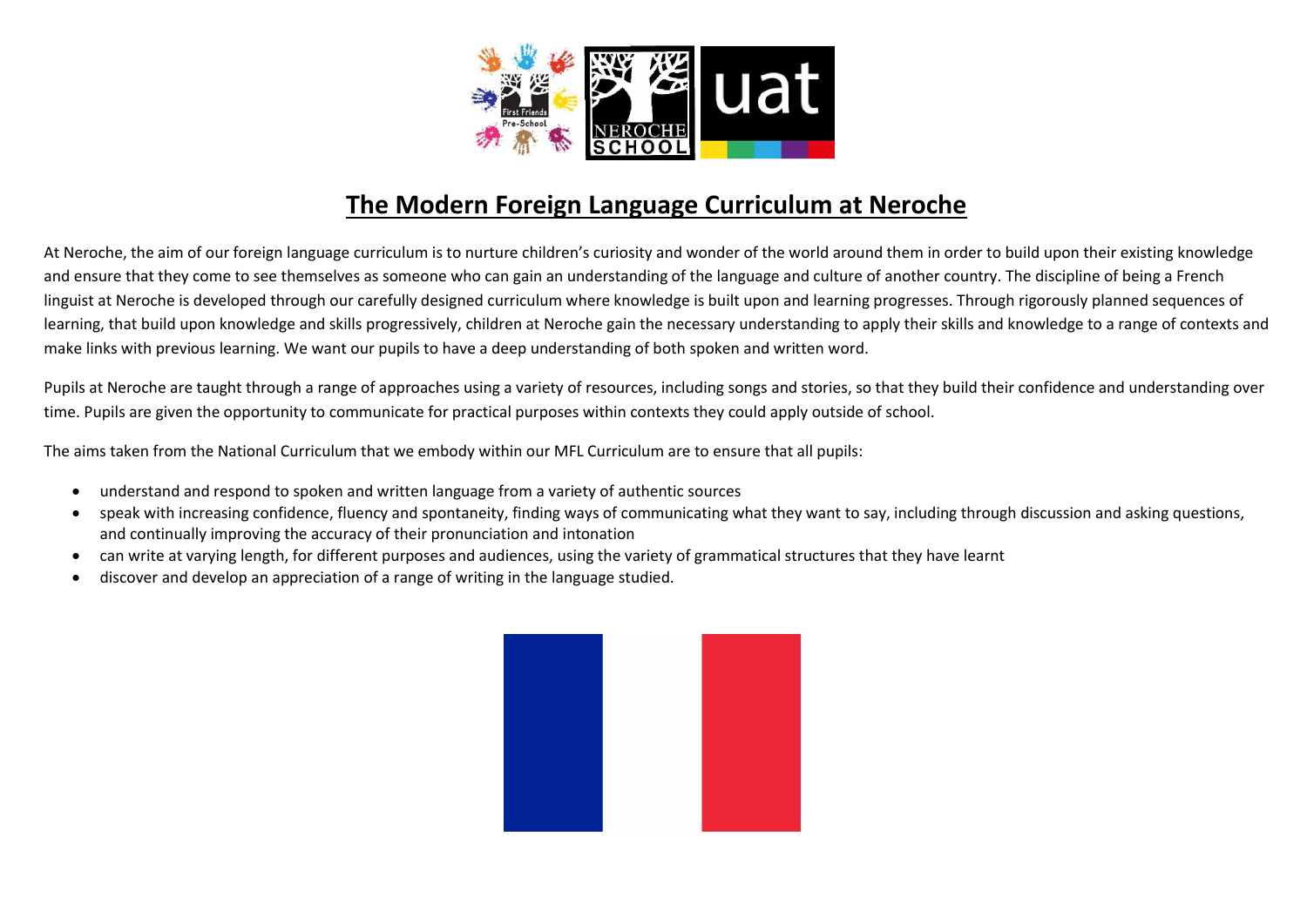### Coverage

| Year <sub>3</sub>         |                            |                            |                             |                           |                              |  |
|---------------------------|----------------------------|----------------------------|-----------------------------|---------------------------|------------------------------|--|
| Autumn 1                  | <b>Autumn 2</b>            | Spring 1                   | <b>Spring 2</b>             | Summer 1                  | <b>Summer 2</b>              |  |
| Saying hello              | Numbers 0-10               | Colours                    | Food: preferences           | Meet my family            | What is in the classroom?    |  |
| What's your name?         | How old are you            | Clothes                    | Food: What colour is it?    | Pets                      | What is in your pencil case? |  |
| How are you?              | My body                    | What are you wearing?      | I'm hungry                  | My home                   | School subjects              |  |
| Goodbye                   | <b>Actions</b>             | Please may I have?         | The alphabet                |                           | PE                           |  |
|                           |                            |                            |                             |                           | Around the house             |  |
|                           | Year 4                     |                            |                             |                           |                              |  |
| Autumn 1                  | Autumn 2                   | Spring 1                   | <b>Spring 2</b>             | Summer 1                  | <b>Summer 2</b>              |  |
| French towns              | Give address               | <b>Directions</b>          | Fruit                       | Money                     | Weather                      |  |
| Features of a town        | Using bilingual dictionary | Describe a sequence of     | Vegetables                  | Greet and respond-        | Weather around the world     |  |
| Tens numbers to 100       | Transport                  | movements 'I like to move  | Clothes                     | shopping                  | Holidays                     |  |
| Numbers to 100            | Describe journey to school | iť                         | Where can I buy             | The seasons               | Sports                       |  |
|                           |                            | How do I get to? (ask for  |                             |                           | Hobbies                      |  |
|                           |                            | and give)                  |                             |                           |                              |  |
|                           |                            | Grammar in relation to how |                             |                           |                              |  |
|                           |                            | people travel              |                             |                           |                              |  |
|                           |                            |                            | Year <sub>5</sub>           |                           |                              |  |
| Autumn 1                  | <b>Autumn 2</b>            | Spring 1                   | <b>Spring 2</b>             | Summer 1                  | <b>Summer 2</b>              |  |
| Share and recap knowledge | The body                   | I'm thirsty- drinks        | Pizza                       | Using conjunctions        | Where are they in the        |  |
| When I grow up            | What do I look like        | <b>Breakfast</b>           | Meet the family- describe   | At the farm               | classroom?                   |  |
| How are you feeling       | How are you feeling-       | Sandwiches                 | and link to song            | Do you like animals?      | Where are the objects?       |  |
| May I present             | emotions                   | I like to eat              | Describe different types of |                           | School subjects              |  |
|                           | What is the matter         |                            | homes                       |                           | Asking questions             |  |
|                           |                            |                            | In my house describe their  |                           | French History               |  |
|                           |                            |                            | homes and what is in them   |                           |                              |  |
| Year <sub>6</sub>         |                            |                            |                             |                           |                              |  |
| Autumn 1                  | <b>Autumn 2</b>            | Spring 1                   | Spring 2                    | Summer 1                  | <b>Summer 2</b>              |  |
| Who lives where?          | Shopping conversations     | Read and interpret lists   | Neighbours                  | Famous French people      | Time AM/PM                   |  |
| I go to school because    | Positional language at the | Shopping experience role   | <b>Distances</b>            | <b>Nationalities</b>      | Time- 5 minute intervals     |  |
| describing why you do     | shops                      | play                       | Direction-8 compass points  | Time- O clock, half past, | Time 24 hour times           |  |
| something.                | Describing clothes         | Compare and order          | Paris                       | quarter past/to           | At the airport               |  |
| Where is the library-     | Ask questions about the    | numbers up to 1000         |                             |                           | The school week and          |  |
| positions around school   | cost                       | Ordinal numbers            |                             |                           | timetable                    |  |
| Where is my home          |                            |                            |                             |                           |                              |  |
|                           |                            |                            |                             |                           |                              |  |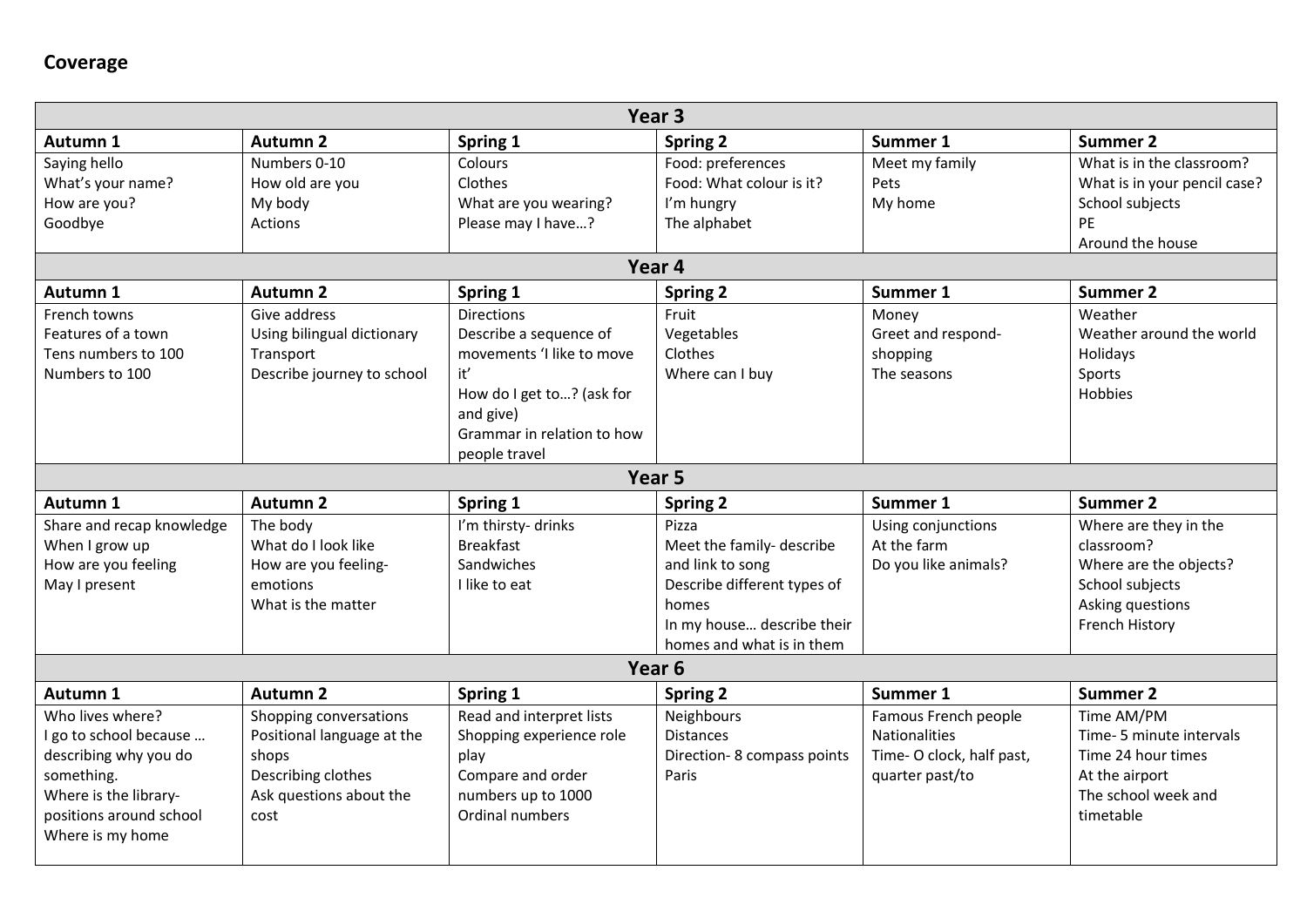### Knowledge and Skills

\* Please note: this document sets out the progression of French KS2 National Curriculum objectives and skills. These skills will be taught using a variety of different sources and resources. There will be overlaps and repe *that they have been established one year to the next.*

#### Year 3 (POPLAR CLASS):

| <b>STRAND</b>                                                                             | LISTENING AND SPEAKING/ORACY                                      | <b>READING AND WRITING/LITERACY</b>                 | STORIES, SONGS, POEMS AND RHYMES              | <b>GRAMMAR</b>                                        |
|-------------------------------------------------------------------------------------------|-------------------------------------------------------------------|-----------------------------------------------------|-----------------------------------------------|-------------------------------------------------------|
|                                                                                           | To listen to spoken language and show understanding by            | To read carefully and show understanding of         | To explore the patterns and sounds of         | Children can understand basic grammar appropriate     |
|                                                                                           | joining in and responding by:                                     | words, phrases and simple writing by:               | language through songs and rhymes and link    | to the language being studied, including (where       |
|                                                                                           | - Repeating modelled words                                        | - Reading and showing an understanding of           | the spelling, sound and meaning of words      | relevant) feminine, masculine and neuter forms and    |
|                                                                                           | - Listening to and showing an understanding of single words       | familiar single words                               | by:                                           | the conjugation of high frequency verbs; key          |
|                                                                                           | through physical response                                         |                                                     | - Listening and identifying specific words in | features and patterns of the language; how to apply   |
|                                                                                           |                                                                   | To broaden vocabulary and develop an ability to     | songs and rhymes and demonstrate              | these, for instance, to build sentences and how       |
|                                                                                           | To engage in conversation; ask and answer questions;              | understand new words that are introduced into       | understanding                                 | these differ to or are similar to English by:         |
|                                                                                           | express opinions and respond to those of others; seek             | familiar written material, including through the    |                                               | - Showing an awareness of word classes- nouns,        |
|                                                                                           | clarification and help by:                                        | use of a dictionary by:                             | To appreciate songs, stories, poems and       | adjectives, verbs and connectives and be aware of     |
|                                                                                           | - Recognising a familiar question and respond with a simple,      | - Using different strategies for memorisation of    | rhymes in the language by:                    | similarities in English                               |
|                                                                                           | rehearsed response                                                | vocabulary                                          | - Joining in with actions to accompany        | - Naming the gender of nouns; name the indefinite     |
|                                                                                           | - Asking and answering a simple and familiar question with a      | - Making links with English or known language to    | familiar songs, stories and rhymes            | and definite articles for both genders and say        |
|                                                                                           | response                                                          | work out the meaning of new words                   |                                               | correctly; say how to make the plural form of nouns   |
|                                                                                           |                                                                   |                                                     |                                               | - Naming the first and second person singular subject |
|                                                                                           | To speak in sentences, using familiar vocabulary, phrases         | To develop accurate pronunciation and               |                                               | pronouns; using the correct form of and some regular  |
|                                                                                           | and basic language structures by:                                 | intonation so that others can understand when       |                                               | and high frequency verbs in the present tense with    |
| in skills taught to ensure they have been<br>established and to help to retain knowledge. | - Naming objects and actions that may link words with a           | they are reading aloud familiar words or phrases    |                                               | first and second person                               |
|                                                                                           | simple connective                                                 | by:                                                 |                                               | - Naming the third person singular subject pronouns;  |
|                                                                                           | - Using familiar vocabulary to say a short sentence using a       | - Identifying single sounds in words and            |                                               | use the present tense of some high frequency verbs    |
|                                                                                           | language scaffold                                                 | pronouncing correctly when modelled                 |                                               | in the third person singular                          |
|                                                                                           |                                                                   | - Starting to read and recognise the sound of some  |                                               | - Using a simple negative form (nepas)                |
|                                                                                           | To develop accurate pronunciation and intonation so that          | letter strings in familiar words and pronounce      |                                               |                                                       |
|                                                                                           | others understand when using familiar words or phrases by:        | them correctly when modelled                        |                                               |                                                       |
|                                                                                           | - Identifying individual sounds in words and pronounce them       |                                                     |                                               |                                                       |
|                                                                                           | accurately, when modelled                                         | To write phrases from memory and adapt these        |                                               |                                                       |
|                                                                                           | - Start to recognise the sound of some letter strings in familiar | to create new sentences to express ideas clearly    |                                               |                                                       |
|                                                                                           | words and pronounce correctly when modelled.                      | by:                                                 |                                               |                                                       |
|                                                                                           |                                                                   | - Writing single familiar words from memory with    |                                               |                                                       |
|                                                                                           | To present ideas and information orally to a range of             | understandable accuracy                             |                                               |                                                       |
|                                                                                           | audiences by:                                                     |                                                     |                                               |                                                       |
| *Note- there will be overlaps and repetition                                              | - Naming nouns and present simple statements to a partner         | To describe people, places, things and actions in   |                                               |                                                       |
|                                                                                           | - Presenting simple rehearsed statements about themselves,        | writing by:                                         |                                               |                                                       |
|                                                                                           | objects and people to a partner                                   | - Copying simple familiar words to describe people, |                                               |                                                       |
|                                                                                           | To describe people, places, things and actions orally by:         | places, things and actions                          |                                               |                                                       |
|                                                                                           | - Saying simple, familiar words to describe people, places,       |                                                     |                                               |                                                       |
|                                                                                           | things and actions using a model                                  |                                                     |                                               |                                                       |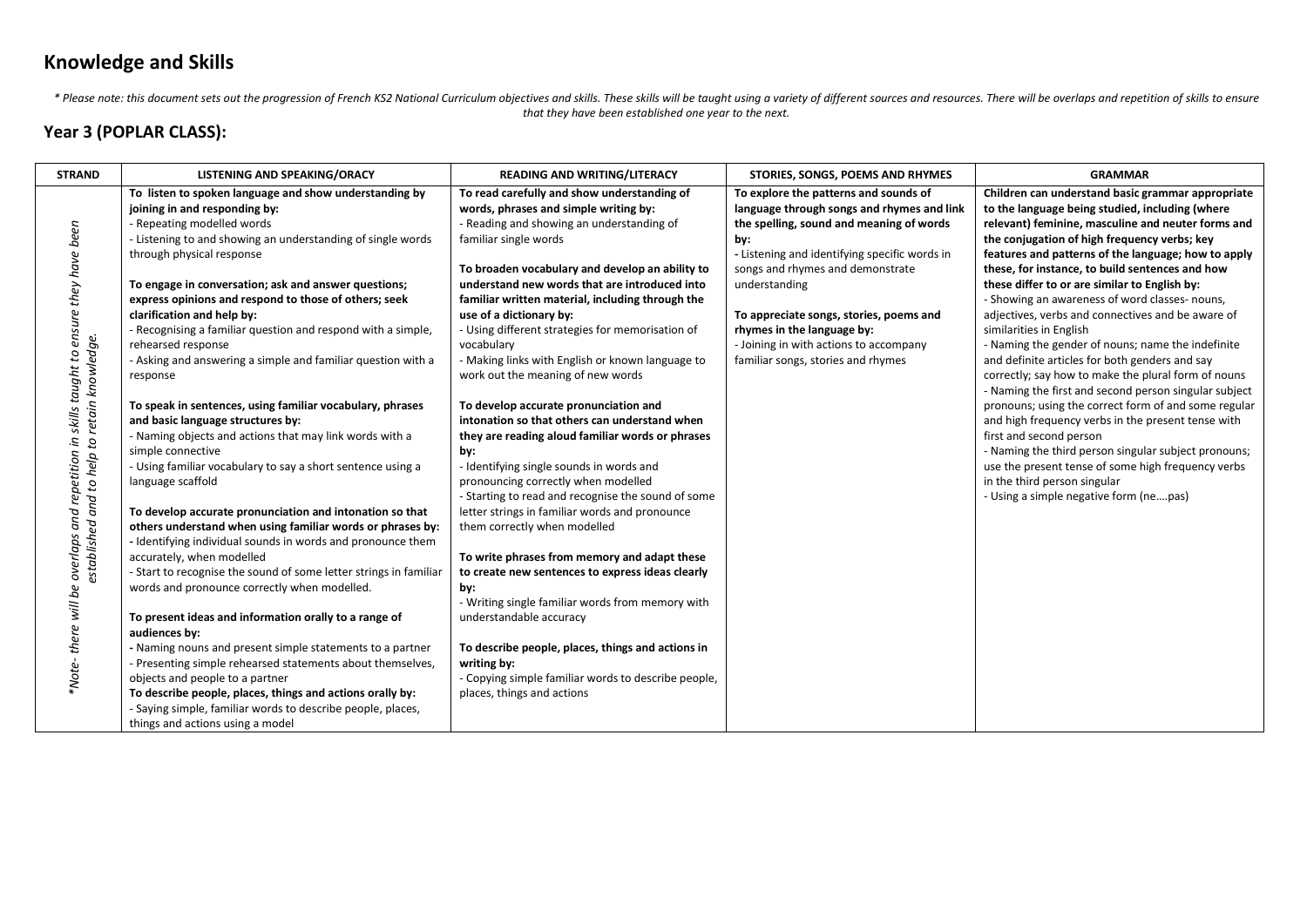### Year 4 (WILLOW CLASS):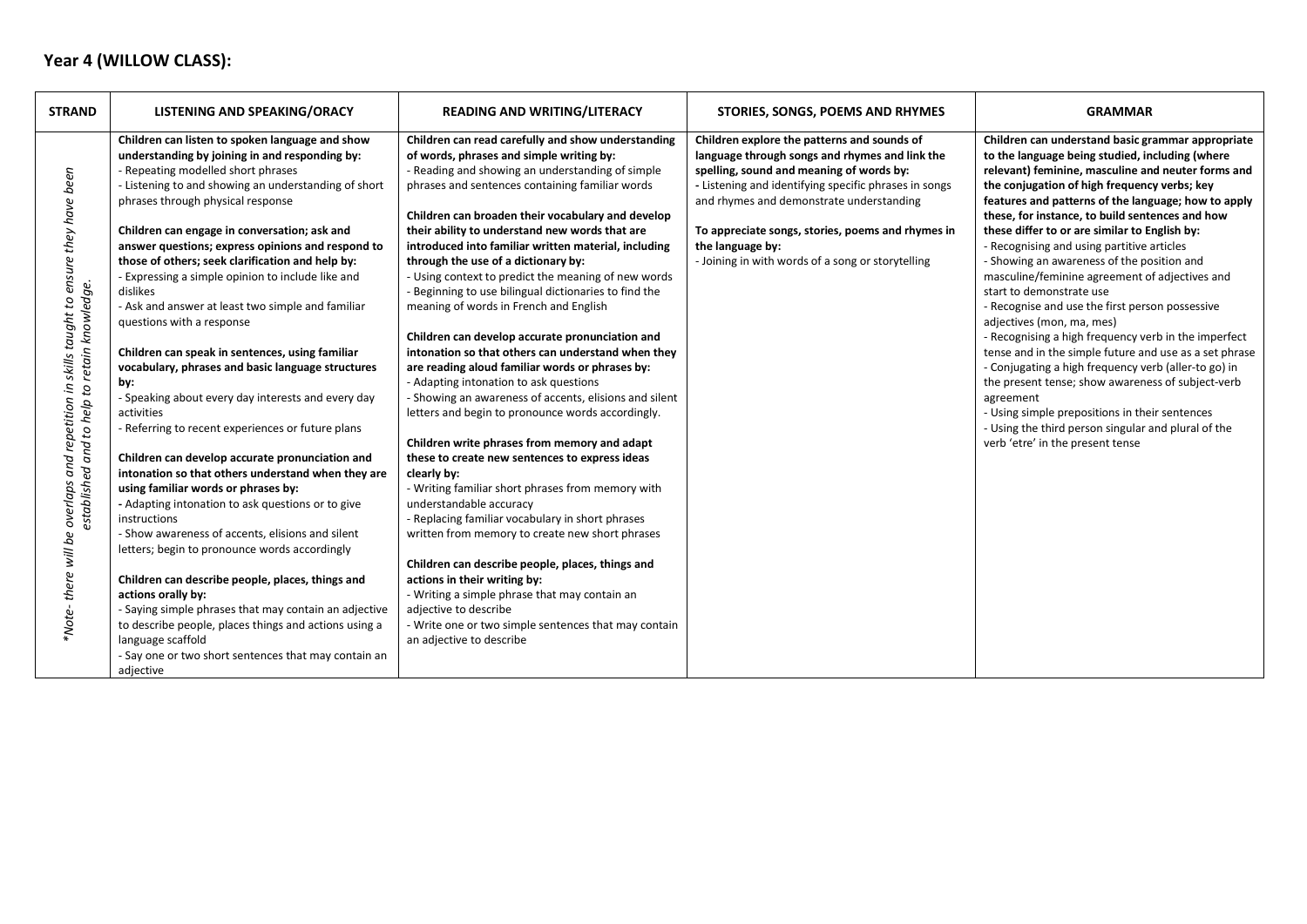### Year 5 (PINE CLASS):

| <b>STRAND</b>                                                                                                                          | LISTENING AND SPEAKING/ORACY                                                                                                                                                                                                                                                                                                                                                                                                                                                                                                                                                                                                                                                                                                                                                                                                                                                                                                                                                                                                                                                                                                                                                                                                                                                                                                                                                                                                                                                                                                                                             | <b>READING AND WRITING/LITERACY</b>                                                                                                                                                                                                                                                                                                                                                                                                                                                                                                                                                                                                                                                                                                                                                                                                                                                                                                                                                                                                                                                                                                                                                                                                                                                                                                                                                                                                                                                                                                                                                       | STORIES, SONGS, POEMS AND RHYMES                                                                                                                                                                                                                                                                                                                                                                                                                                                                                                          | <b>GRAMMAR</b>                                                                                                                                                                                                                                                                                                                                                                                                                                                                                                                                                                                                                                                                                                                                                                                                                                                                                                                                                                                                                                                                                                                                                                                                                                                                                                                                                                                                                                                                                                                                             |
|----------------------------------------------------------------------------------------------------------------------------------------|--------------------------------------------------------------------------------------------------------------------------------------------------------------------------------------------------------------------------------------------------------------------------------------------------------------------------------------------------------------------------------------------------------------------------------------------------------------------------------------------------------------------------------------------------------------------------------------------------------------------------------------------------------------------------------------------------------------------------------------------------------------------------------------------------------------------------------------------------------------------------------------------------------------------------------------------------------------------------------------------------------------------------------------------------------------------------------------------------------------------------------------------------------------------------------------------------------------------------------------------------------------------------------------------------------------------------------------------------------------------------------------------------------------------------------------------------------------------------------------------------------------------------------------------------------------------------|-------------------------------------------------------------------------------------------------------------------------------------------------------------------------------------------------------------------------------------------------------------------------------------------------------------------------------------------------------------------------------------------------------------------------------------------------------------------------------------------------------------------------------------------------------------------------------------------------------------------------------------------------------------------------------------------------------------------------------------------------------------------------------------------------------------------------------------------------------------------------------------------------------------------------------------------------------------------------------------------------------------------------------------------------------------------------------------------------------------------------------------------------------------------------------------------------------------------------------------------------------------------------------------------------------------------------------------------------------------------------------------------------------------------------------------------------------------------------------------------------------------------------------------------------------------------------------------------|-------------------------------------------------------------------------------------------------------------------------------------------------------------------------------------------------------------------------------------------------------------------------------------------------------------------------------------------------------------------------------------------------------------------------------------------------------------------------------------------------------------------------------------------|------------------------------------------------------------------------------------------------------------------------------------------------------------------------------------------------------------------------------------------------------------------------------------------------------------------------------------------------------------------------------------------------------------------------------------------------------------------------------------------------------------------------------------------------------------------------------------------------------------------------------------------------------------------------------------------------------------------------------------------------------------------------------------------------------------------------------------------------------------------------------------------------------------------------------------------------------------------------------------------------------------------------------------------------------------------------------------------------------------------------------------------------------------------------------------------------------------------------------------------------------------------------------------------------------------------------------------------------------------------------------------------------------------------------------------------------------------------------------------------------------------------------------------------------------------|
| *Note- there will be overlaps and repetition in skills taught to ensure they have been established and to help to retain<br>knowledge. | Children can listen to spoken language and show<br>understanding by joining in and responding by:<br>- Listening and showing an understanding of simple<br>sentences containing familiar words through physical<br>response<br>- Listening to and understanding the main points<br>from short, spoken material<br>Children can engage in conversation; ask and<br>answer questions; express opinions and respond to<br>those of others; seek clarification and help by:<br>- Engaging in a short conversation using a range of<br>similar, familiar questions<br>- Asking and answering more complex questions with<br>a scaffold of responses<br>- Expressing a wider range of opinions and begin to<br>provide simple justifications<br>Children can speak in sentences, using familiar<br>vocabulary, phrases and basic language structures<br>by:<br>- Saying longer sentences using familiar language<br>Using familiar vocabulary to say several longer<br>sentences using a language scaffold<br>- Referring to every day interests and activities,<br>recent experiences and future plans<br>Children can develop accurate pronunciation and<br>intonation so that others understand when they are<br>using familiar words or phrases by:<br>- Pronouncing familiar words accurately using<br>knowledge of letter stings, observing silent letter<br>rules<br>- Appreciating the impact of accents and elisions<br>Children can present ideas and information orally<br>- Manipulating familiar language to present ideas and<br>information in simple sentences | Children can read carefully and show understanding<br>of words, phrases and simple writing by:<br>- Reading and showing an understanding of simple<br>sentences showing some familiar and unfamiliar<br>words<br>- Reading and understanding the main points from<br>short, written material<br>Children can broaden their vocabulary and develop<br>their ability to understand new words that are<br>introduced into familiar written material, including<br>through the use of a dictionary by:<br>- Using a range of strategies to determine the<br>meaning of a new word<br>- Using a bilingual dictionary to identify word classes<br>Children can develop accurate pronunciation and<br>intonation so that others can understand when they<br>are reading aloud familiar words or phrases by:<br>- Reading and pronouncing familiar words accurately<br>using knowledge of letter strings to support,<br>observing silent letters<br>- Appreciate the impact of accents and elisions on<br>sound and apply increasingly confidentially<br>Children write phrases from memory and adapt<br>these to create new sentences to express ideas<br>clearly by:<br>- Writing a simple sentence from memory using<br>familiar language<br>- Writing several sentences from memory with<br>familiar language with understandable accuracy<br>Children can describe people, places, things and<br>actions in their writing by:<br>- Writing several simple sentences containing<br>adjectives to describe, using a language scaffold<br>- Manipulating familiar language to describe, using a | Children explore the patterns and sounds of<br>language through songs and rhymes and link the<br>spelling, sound and meaning of words by:<br>- Listening to and identifying rhyming words and<br>specific sounds in songs and rhymes<br>- Following the text of familiar songs and rhymes,<br>identifying the meaning of words<br>To appreciate songs, stories, poems and rhymes in<br>the language by:<br>- Following the text of a familiar song or story<br>- Following the text of a familiar song or story and<br>sing or read aloud | Children can understand basic grammar appropriate<br>to the language being studied, including (where<br>relevant) feminine, masculine and neuter forms and<br>the conjugation of high frequency verbs; key<br>features and patterns of the language; how to apply<br>these, for instance, to build sentences and how<br>these differ to or are similar to English by:<br>- Identifying word classes<br>- Demonstrating an understanding of gender and<br>number of nouns and use appropriate determiners<br>- Explaining and applying the rules of position and<br>agreement of adjectives with increasing accuracy and<br>confidence<br>- Naming and using a range of conjunctions to create<br>compound sentences<br>- Demonstrating the use of first, second and third<br>person singular pronouns with some regular and high<br>frequency verbs in present tense and apply subject-<br>verb agreement<br>- Explaining and use elision- state the similarities and<br>differences with English<br>- Recognising and using the simple future tense of<br>high frequency verbs<br>- Recognising and using the immediate future tense<br>of familiar verbs in the first, second and third person<br>singular and explain how it is formed<br>- Recognising and using the first and third person<br>singular possessive adjectives (mon, ma, mes, son, sa,<br>ses)<br>- Using the third person plural of a few high<br>frequency verbs in the present tense<br>- Recognising and using a high frequency verb in the<br>perfect tense and compare to English |
|                                                                                                                                        | - Presenting a range of ideas and information, with<br>prompts, to a small group of people<br>Children can describe people, places, things and<br>actions orally by:<br>- Saying several simple sentences containing<br>adjectives using a language scaffold<br>- Manipulating familiar language to describe, using a                                                                                                                                                                                                                                                                                                                                                                                                                                                                                                                                                                                                                                                                                                                                                                                                                                                                                                                                                                                                                                                                                                                                                                                                                                                    | dictionary                                                                                                                                                                                                                                                                                                                                                                                                                                                                                                                                                                                                                                                                                                                                                                                                                                                                                                                                                                                                                                                                                                                                                                                                                                                                                                                                                                                                                                                                                                                                                                                |                                                                                                                                                                                                                                                                                                                                                                                                                                                                                                                                           |                                                                                                                                                                                                                                                                                                                                                                                                                                                                                                                                                                                                                                                                                                                                                                                                                                                                                                                                                                                                                                                                                                                                                                                                                                                                                                                                                                                                                                                                                                                                                            |
|                                                                                                                                        | dictionary                                                                                                                                                                                                                                                                                                                                                                                                                                                                                                                                                                                                                                                                                                                                                                                                                                                                                                                                                                                                                                                                                                                                                                                                                                                                                                                                                                                                                                                                                                                                                               |                                                                                                                                                                                                                                                                                                                                                                                                                                                                                                                                                                                                                                                                                                                                                                                                                                                                                                                                                                                                                                                                                                                                                                                                                                                                                                                                                                                                                                                                                                                                                                                           |                                                                                                                                                                                                                                                                                                                                                                                                                                                                                                                                           |                                                                                                                                                                                                                                                                                                                                                                                                                                                                                                                                                                                                                                                                                                                                                                                                                                                                                                                                                                                                                                                                                                                                                                                                                                                                                                                                                                                                                                                                                                                                                            |